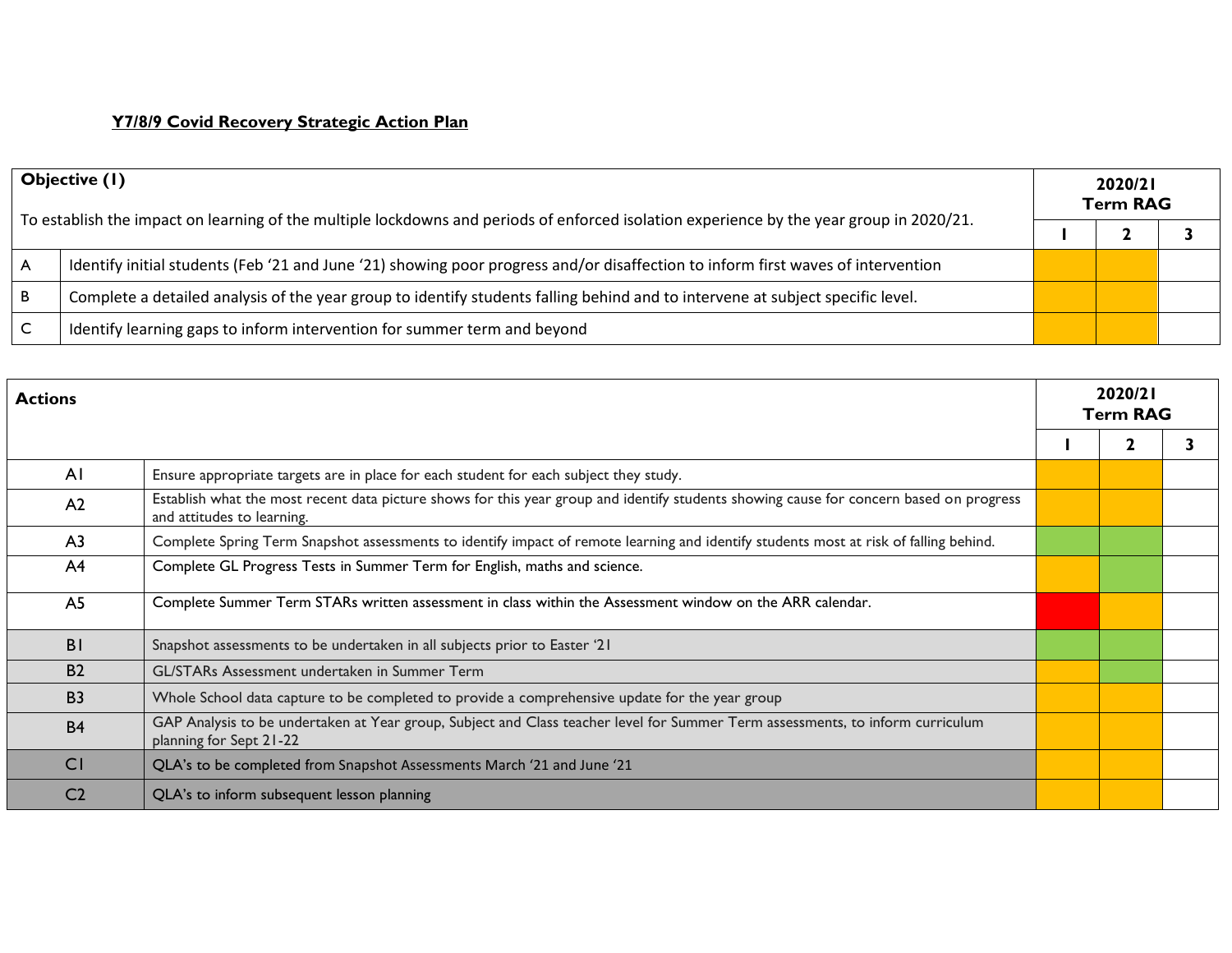## Strategic Planning:

Objective 1(a): To establish the impact on learning of the multiple lockdowns and periods of enforced isolation experience by the year group in 2020/21

|                | Action                                      | Activity                                                       | I will know this is successful if:             | Who               | By When               |
|----------------|---------------------------------------------|----------------------------------------------------------------|------------------------------------------------|-------------------|-----------------------|
| AI             | Ensure appropriate targets are in place for | Confirm method for target setting - FFT20+                     | Method for target setting to be agreed and     | <b>HT/REv</b>     | 24 <sup>th</sup> Feb  |
|                | each student for each subject they study.   | for all subjects                                               | confirmed with LP/PSt                          |                   |                       |
|                |                                             | Ensure target for all student are accurately                   | Targets for all students will be available on  | HT/REv            | 24 <sup>th</sup> Feb  |
|                |                                             | recorded in SIMs                                               | <b>SIMS</b> for all subjects                   |                   |                       |
|                |                                             | Ensure target for all students are accurately                  | Targets for all students will be available on  | <b>HT/REv</b>     | 24 <sup>th</sup> Feb  |
|                |                                             | recorded in SISRA Analytics                                    | SISRAAnalytics for all subjects for Year 9     |                   |                       |
|                |                                             | Use the Summer AtL data to identify                            | Identification of the greatest causes for      | MHi/JMa//MHa      | 5 <sup>th</sup> July  |
|                |                                             | students demonstrating the greatest cause                      | concern in their areas based on AtL.           |                   |                       |
|                |                                             | for concern in each subject and across                         |                                                |                   |                       |
|                |                                             | multiple subjects                                              |                                                |                   |                       |
|                |                                             | Use the Summer data capture and GL                             | Each subject will have identified the greatest | MHi/JMa/CLs       |                       |
|                |                                             | Progress Test data to identify students                        | causes for concern in their areas based on     |                   | 12 <sup>th</sup> July |
|                |                                             | demonstrating the greatest cause for concern                   | current performance v targets                  |                   |                       |
|                |                                             | in each subject based on their attainment                      |                                                |                   |                       |
|                |                                             | against targets                                                |                                                |                   |                       |
| A <sub>3</sub> | Complete Snapshot assessments (Feb '21) to  | Each subject to plan a snapshot assessment                     | All subjects to have in place an appropriate   | HT.               | $5th$ Feb             |
|                | dentify impact of remote learning and       | to take place in final week of spring term I -                 | assessment that has been quality assured by    |                   |                       |
|                | dentify students most at risk of falling    | this will focus on learning undertaken from                    | <b>Line Managers.</b>                          |                   |                       |
|                | behind.                                     | Christmas with 20% recycled content from<br><b>Autumn Term</b> |                                                |                   |                       |
|                |                                             | Each subject to complete snapshot                              | All subjects (as stated above) to have         | <b>CLs</b>        | 24 <sup>th</sup> Feb  |
|                |                                             | assessments and collate findings at                            | completed snapshot assessment and collated     |                   |                       |
|                |                                             | departmental level                                             | results into an appropriate departmental       |                   |                       |
|                |                                             |                                                                | tracker                                        |                   |                       |
|                |                                             | From the findings, subject areas to identify                   | Each subject will have identified the greatest | <b>CLSs/HT/DP</b> | 26 <sup>th</sup> Feb  |
|                |                                             | students causing the greatest cause for                        | causes for concern in their areas based on     |                   |                       |
|                |                                             | concern based on their performance.                            | current performance v targets                  |                   |                       |
|                |                                             | Achievement Leader to have an overview of                      |                                                |                   |                       |
|                |                                             | trends                                                         |                                                |                   |                       |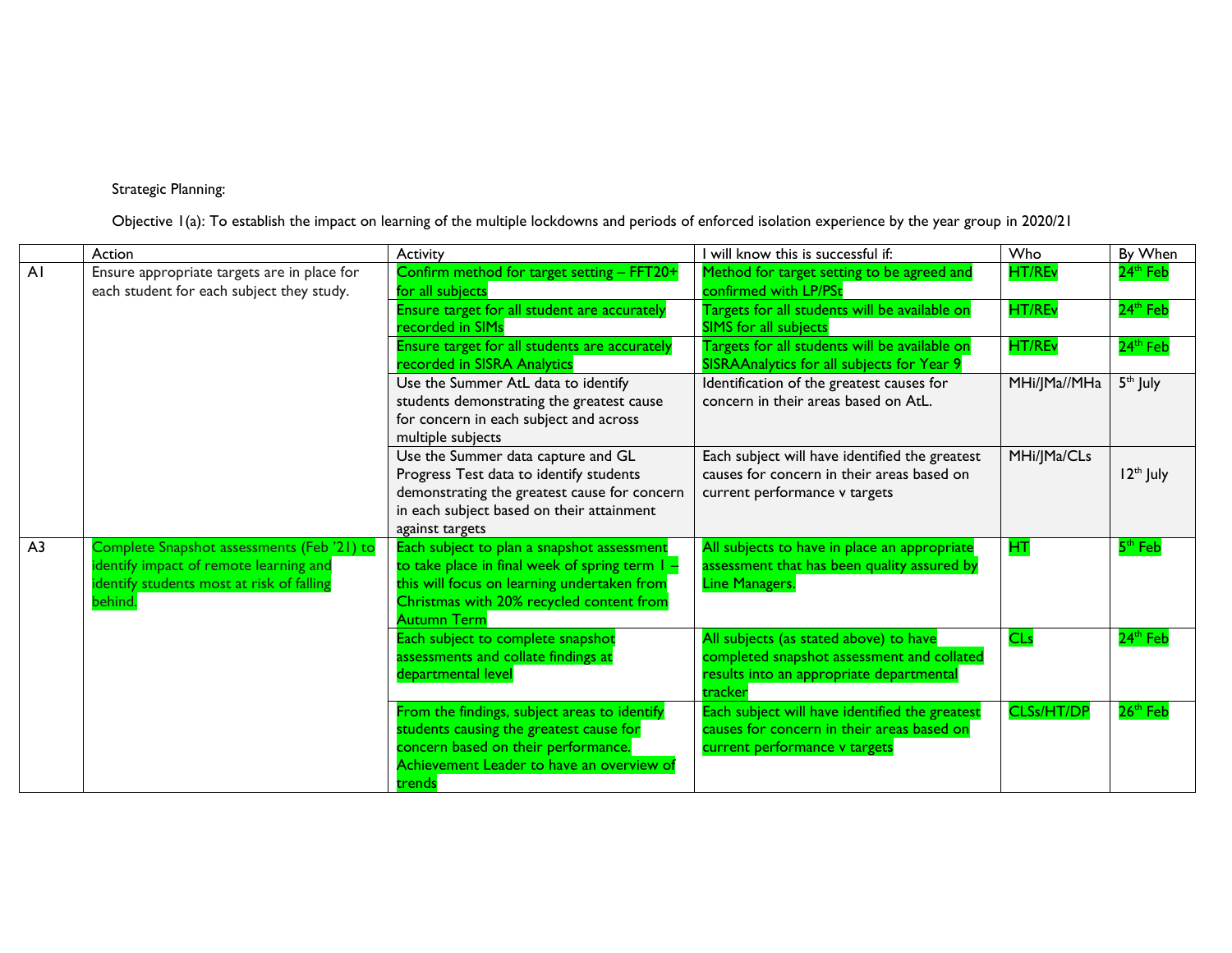| A <sup>4</sup> | <b>Complete GL Progress Tests in Summer</b><br>Term for English, maths and science.                                   | <b>Students complete Progress Tests in Core</b><br>subjects                              | Core subjects will be able to identify gaps to<br>inform planning. Generated reports will be<br>adapted and sent home.<br>Data will give baseline information which will<br>be used to set students in Years 7, 8 and 9                                                                                                                                       | <b>HT/OD</b> | 5 <sup>th</sup> July  |
|----------------|-----------------------------------------------------------------------------------------------------------------------|------------------------------------------------------------------------------------------|---------------------------------------------------------------------------------------------------------------------------------------------------------------------------------------------------------------------------------------------------------------------------------------------------------------------------------------------------------------|--------------|-----------------------|
| A5             | <b>Complete Summer Term STARs written</b><br>assessment in class within the Assessment<br>window on the ARR calendar. | Each subject to complete STARs assessments<br>and collate findings at departmental level | All non-core subjects to have completed<br>STAR assessment and collated results into an<br>appropriate departmental tracker<br>Curriculum Leaders will complete an audit of<br>key content/skills which students should<br>know by the end of Year 7, end of Year 8,<br>end of Year 9 and compare to current<br>cohorts using all assessment data from 20-21. | <b>CLs</b>   | 12 <sup>th</sup> July |

Objective 1 (b): Complete a detailed analysis of the year group to identify students falling behind and to intervene at subject specific level

|                | Action                                                                       | <b>Activity</b>                                                                                                                                                                                                                                                                                                                                                                                                                                                           | will know this is successful if:                                                                                                                                                                          | <b>Who</b>           | By When                |
|----------------|------------------------------------------------------------------------------|---------------------------------------------------------------------------------------------------------------------------------------------------------------------------------------------------------------------------------------------------------------------------------------------------------------------------------------------------------------------------------------------------------------------------------------------------------------------------|-----------------------------------------------------------------------------------------------------------------------------------------------------------------------------------------------------------|----------------------|------------------------|
| <b>BI</b>      | Snapshot assessments to be undertaken in all<br>subjects prior to Easter '21 | w/c 15th March, subjects to complete<br>Snapshot assessment' that will inform a whole<br>school data capture                                                                                                                                                                                                                                                                                                                                                              | All students will complete a snapshot<br>assessment in all subjects and have grade bands<br>to reflect their current performance covering<br>remote learning and return to school learning<br>from Term 2 | HT/ CLs/<br>teachers | 22 <sup>nd</sup> March |
| B <sub>2</sub> | <b>GL Progress Tests /STARs Assessment</b><br>undertaken in Summer Term      | Year 7, 8 and 9<br>$w/c$ 7 <sup>th</sup> June – 3 <sup>rd</sup> July PT Assessment window<br>that will inform a whole school data capture<br>Year 7/8 -w/c 24 <sup>th</sup> May- 18 <sup>th</sup> June STARs<br>Assessment window that will inform a whole<br>school data capture- DATA input by 24 <sup>th</sup> June<br>Year 9- w/c 24 <sup>th</sup> May STARs Assessment<br>window that will inform a whole school data<br>capture- DATA input by 9 <sup>th</sup> June | All students will complete GL Progress Tests<br>for Core subjects and STARs Assessment in all<br>other subjects.                                                                                          | <b>CL</b>            | 3 <sup>rd</sup> July   |
| <b>B3</b>      |                                                                              |                                                                                                                                                                                                                                                                                                                                                                                                                                                                           | All data will be inputted into SIMs marksheets<br>by the deadline                                                                                                                                         | CLs/<br>teachers     | 5 <sup>th</sup> March  |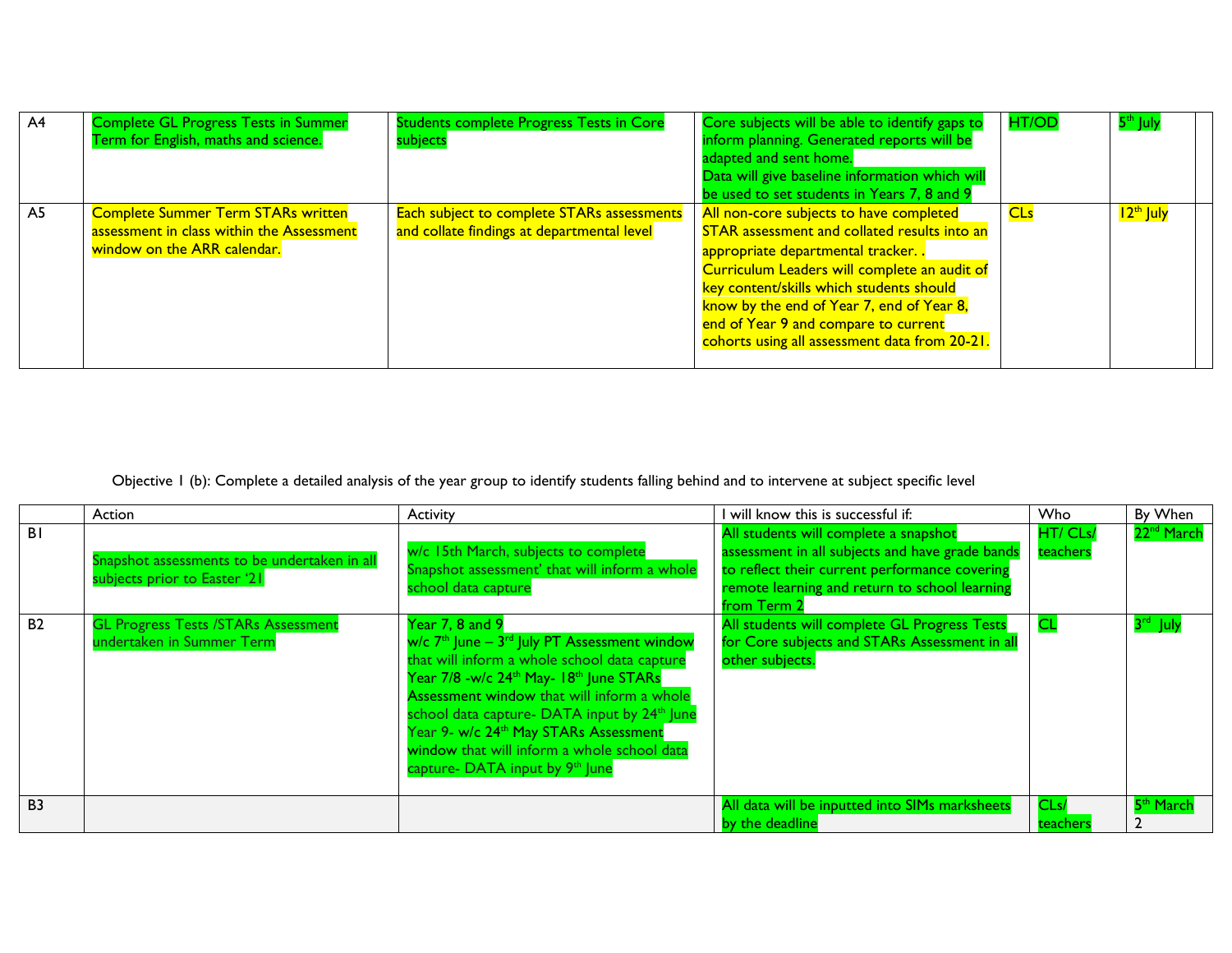|           | Whole School data capture to be completed<br>to provide a comprehensive update for the<br>year group | Data to be inputted into SIMs by class teachers<br>and grade distributions QA'd by Curriculum<br>Leaders and SLT LMs<br>Year 9 data uploaded to SISRAAnalytics for<br>analysis | A complete data picture for this year group to<br>be uploaded to SISRAAnalytics                                                                                                                                                                                                                          | <b>REv/AB</b>   | $12th$ July<br>26 <sup>th</sup> March                 |
|-----------|------------------------------------------------------------------------------------------------------|--------------------------------------------------------------------------------------------------------------------------------------------------------------------------------|----------------------------------------------------------------------------------------------------------------------------------------------------------------------------------------------------------------------------------------------------------------------------------------------------------|-----------------|-------------------------------------------------------|
|           |                                                                                                      | Snapshot Reports to parents of current grade<br>sent home                                                                                                                      |                                                                                                                                                                                                                                                                                                          | <b>REv/AB</b>   | <b>KS3-30th</b><br>April<br>$KS4-4$ t<br>May          |
|           |                                                                                                      | <b>GL Progress Test Reports for English, maths</b><br>and science sent home.                                                                                                   |                                                                                                                                                                                                                                                                                                          | <b>REv/AB</b>   | 12 <sup>th</sup> July                                 |
| <b>B4</b> | GAP analysis to be undertaken at Year group,<br>Subject and Class teacher level                      | Year group data analysis completed                                                                                                                                             | We will have a clear overview of the current<br>position of the year group with headline.                                                                                                                                                                                                                | HT/MHI/JMa      | 12 <sup>th</sup> Apri<br>$12th$ July                  |
|           |                                                                                                      | Subject level data analysis completed                                                                                                                                          | Each department will have a clear overview of<br>their respective cohort against their target<br>grades. This will include the identification of<br>key underperforming students.<br>This will also include specific groups such as PP<br>and SEN                                                        | CLs             | <b>T7th April</b><br>$\overline{12}^{\text{th}}$ July |
|           |                                                                                                      | Class level data analysis completed                                                                                                                                            | Each class teacher will have a clear overview of<br>their respective classes against target bands.<br>This will include the identification of key<br>underperforming students and prospective<br>causes for underperformance identified.<br>This will also include specific groups such as PP<br>and SEN | <b>Teachers</b> | 28 <sup>th</sup> Apr<br>12 <sup>th</sup> July         |